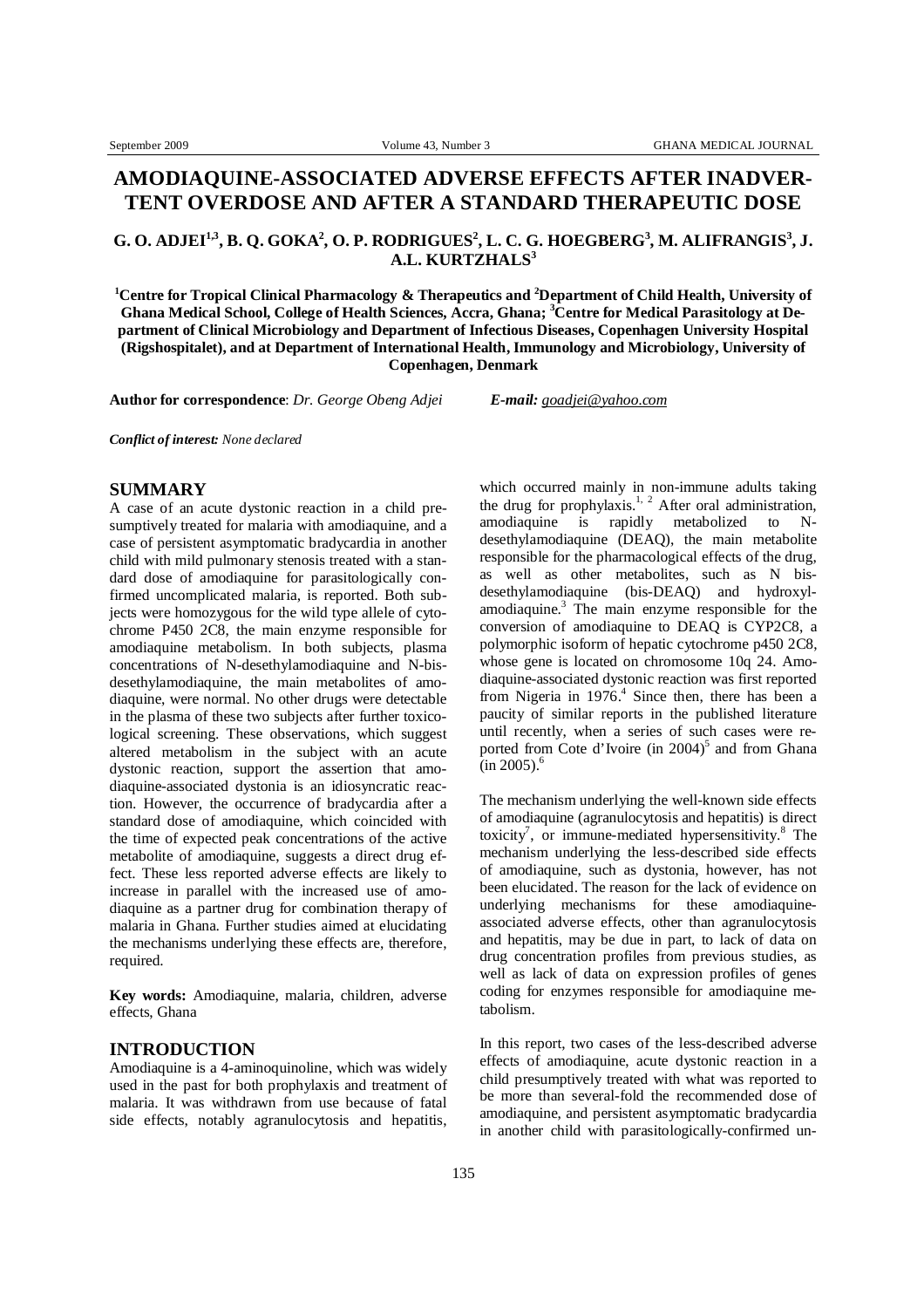complicated malaria treated with a standard dose of amodiaquine, and who was subsequently found to have mild pulmonary stenosis, are presented. These observations are discussed with reference to possible underlying mechanisms.

#### **Case 1**

The subject was a three year old, 11.2 kg female referred to Korle Bu Teaching Hospital (KBTH), Accra, with a four-hour history of "restlessness, abnormal behaviour and inability to stand or walk". The patient had been seen three days earlier at a polyclinic in Accra with complaints of fever, anorexia and lethargy, for which she was given a three-day course of amodiaquine (Enoquine®, 50mg/5ml, Ernest Chemists, Ghana) to be taken at home. The mother reported administering three teaspoonfuls (approximately 150 mg) of the drug, three times a day, (instead of once daily), for a total of three days.

The child was seen at the Emergency Room of the Department of Child Health, KBTH, with an axillary temperature of  $38.2^{\circ}$ C, inability to respond to verbal requests, an upward moving gaze, protruded tongue, excessive salivation, and increased muscle tone. A diagnosis of an acute dystonic reaction probably due to amodiaquine was made.

The peripheral blood film was negative for malaria parasites; haemoglobin was 7.9g/dl; total white blood cell count was  $7.5x10^{9}/L$ , with neutrophil differential 61.4%; and platelet count was  $92x10^{9}$ L. Blood urea, serum electrolytes and creatinine levels were normal. The plasma DEAQ concentration measured by a reversed phase High Performance Liquid Chromatography (HPLC) was 153 ng/ml on presentation, and 110 ng/ml three days later. A comparison of the ultraviolet (UV) spectrum from the HPLC with a UV spectra library containing 2682 toxicologically relevant substances<sup>9</sup> did not show any other drugs in the plasma.

A polymerase chain reaction-restriction fragment polymorphism (PCR-RFLP) method<sup>10</sup> was used to genotype polymorphisms in the CYP2C8 gene. This showed the subject to be of the 2C8\*1 (wild type) variant. The symptoms improved upon administration of diazepam (3mg stat dose) and intravenous fluids (0.18 Saline in 4.3% dextrose solution). She made an uneventful recovery and was discharged two days later. She remained well at follow up one week later.

#### **Case 2**

The subject was a 12-year old, 35kg female who participated in a clinical trial of antimalarial drugs. She presented with a four-day history of fever, chills, vomiting, abdominal pain and an axillary temperature of  $39.4^{\circ}$ C. She denied intake of any drugs prior to presentation and her past medical history was unremarkable. On presentation, her blood pressure was, 110mmHg, apex beat was palpable in the  $5<sup>th</sup>$  left intercostal space in the mid-clavicular line, she was not cyanosed, and there was no peripheral oedema.

Laboratory investigation showed *P. falciparum* parasitaemia of parasite density 69,654/μL; haemoglobin, 12 g/dL; total white blood cell count, 5.7 x  $10^5$ /L, and a neutrophil differential count of 64%. Urine microscopy and culture, blood urea and serum electrolytes, and chest radiograph were normal. An initial electrocardiography (ECG) done as part of the clinical trial investigations showed sinus rhythm, with a ventricular rate of 103 beats per minute and a rate-corrected QT interval  $(OTc)$  of 395 ms. Amodiaquine  $(Ca$ moquine $\mathcal{R}$ : Pfizer, Dakar, Senegal), 10mg/kg body weight, single oral daily dose, was administered under supervision for three days, with acetaminophen, 15mg/kg body weight (one and a half tablets), three times daily. On the second day of treatment, a repeat blood smear (temperature 36.5 <sup>0</sup>C) showed *P falciparum* asexual parasitaemia of 480/μL. On auscultation on this day, a grade 2/6 ejection systolic murmur, which was heard best in the 2<sup>nd</sup> left intercostal space at the left sternal border, and which radiated towards the left shoulder, was audible. The blood film was negative on the third day of treatment, but the ECG-measured heart rate was 49 beats/min (axillary temperature was  $36.5^{\circ}$ C). Echocardiography, which was done because of the audible heart murmur, reported "mild pulmonary stenosis".

DEAQ concentrations were 130ng/ml, 110ng/ml, 38ng/ml, and 9ng/ml in plasma samples taken 3, 7, 14, and 28 days post-treatment. Plasma concentrations of bis-DEAQ, were 25ng/ml, 10ng/ml and 5ng/ml in samples taken 7, 14 and 28 days post-treatment. The plasma concentrations of DEAQ and bis-DEAQ were both below the limit of quantification in plasma samples taken 33 and 47 days post-treatment. There was no detectable amodiaquine, DEAQ, or bis-DEAQ in the pre-treatment sample. The subject was homozygous for the 2C8\*1 variant and further toxicological screening did not detect any other drugs in plasma, except acetaminophen. Bradycardia persisted through the next six weeks. She complained occasionally of easy fatigability, but there were no complaints of dizziness, chest pain, or shortness of breath. On the 84<sup>th</sup> and 92<sup>nd</sup> days after recruitment, a heart rate of 64 and 72 beats per minute respectively were recorded on the ECG. She has remained well on subsequent visits.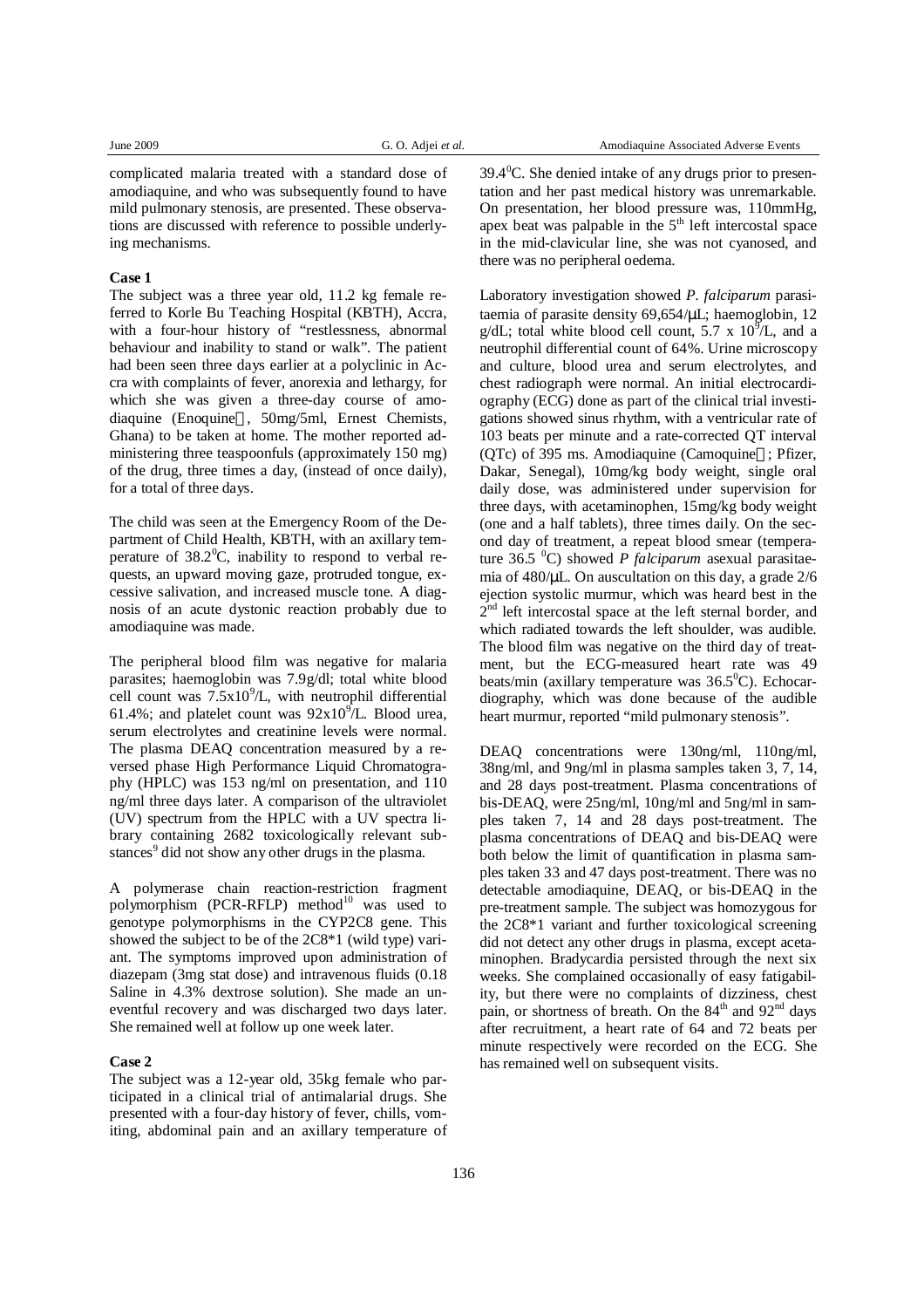# **DISCUSSION**

There is little information on the possible mechanisms that may underlie amodiaquine-associated adverse effects, despite the relatively long history of use of this drug. Amodiaquine-associated dystonic reaction was first reported by Akindele, who suggested that this is an idiosyncratic reaction.<sup>4</sup> Although the pharmacokinetics of amodiaquine is known to exhibit wide interindividual variation<sup>11</sup>, the finding of normal<sup>12</sup> plasma DEAQ levels, despite reported intake of several fold the recommended therapeutic dose of amodiaquine in a subject with wild type CYP2C8, supports the assertion of idiosyncrasy.

The mechanism underlying amodiaquine-associated dystonic reactions may also be similar to that of chloroquine-associated dystonia, which has been linked to reduction in fore-brain catecholamine levels and inhibition of neuronal calcium uptake.<sup>13</sup> This assertion could be supported in part, by the observed effectiveness and symptom reversal of the dystonia by diazepam: it has been proposed that stimulation of the benzodiazepine receptors coupled to the γ-amino butyric acid (GABA) receptors via the chloride ion channel in the central nervous system facilitate GABA transmission, with a consequent inhibitory effect on muscle hypertonia and tremors. Other possible mechanisms that may underlie amodiaquine-associated adverse effects could be related to, CYP1A1 or 1B1-mediated extrahepatic metabolism of amodiaquine<sup>3</sup>, or biotransformation to chemically reactive electrophilic quinoneimine metabolites which, by forming immunogenic complexes, may lead to organ-specific toxicity in susceptible individuals.

Sinus bradycardia, which may occur during fever resolution in malaria, has been reported after amodiaquine treatment in malaria patients with or without fever.<sup>14</sup> Although *falciparum* malaria itself is known to be associated with electrophysiological changes in the heart - independent of antimalarial drug intake<sup>15</sup> , amodiaquine is known to slow cardiac conduction<sup>16, 17</sup>, and to cause bradycardia, in animals.<sup>18</sup> In the second subject described in this report, the first recording of bradycardia coincided with the time of expected peak cumulative plasma concentration of DEAQ<sup>19</sup>, strongly suggesting the possibility of a direct drug effect. The presence of the mild pulmonary stenosis may be a coincidental finding.

It is also possible that this underlying cardiac disorder – albeit mild and previously undiagnosed – could have altered the predisposition of the subject to adverse cardiovascular effects of amodiaquine. There are currently many reports of clinical trials involving amodiaquine, but few reports on amodiaquine-associated cardiovascular effects are available. It may, therefore, be important to pay particular attention to patients with underlying cardiovascular disease who are on treatment with amodiaquine-based regimens. It would be useful also, to include cardiac assessment in the post-marketing surveillance of amodiaquine-containing regimens. Further studies aimed at elucidating the mechanisms underlying these effects, especially within the context of the use of amodiaquine as a partner drug in combination therapy, would especially be desirable.

# **ACKNOWLEDGEMENTS**

The study received financial support from the Danish Council for Development Research (RUF grant no. 91199). We thank Dr E. Oliviera of the National Cardiothoracic Centre Korle Bu Teaching Hospital, for the echocardiography.

### **REFERENCES**

- 1. Hatton C.S., Peto T.E., Bunch C., Pasvol G., Russell S.J., Singer C.R., Edwards G. and Winstanley P. Frequency of severe neutropenia associated with amodiaquine prophylaxis against malaria. *Lancet*. 1986 Feb 22;1(8478):411-414.
- 2. Neftel K.A., Woodtly W., Schmid M., Frick P.G. and Fehr J. Amodiaquine induced agranulocytosis and liver damage. *Br Med J (Clin Res Ed)*. 1986 Mar 15;292(6522):721-723.
- 3. Li X.Q., Bjorkman A., Andersson T.B., Ridderstrom M. and Masimirembwa C.M. Amodiaquine clearance and its metabolism to Ndesethylamodiaquine is mediated by CYP2C8: a new high affinity and turnover enzyme-specific probe substrate. *J Pharmacol Exp Ther.* 2002 Feb;300(2):399-407.
- Akindele M.O. and Odejide A.O. Amodiaquineinduced involuntary movements. *Br Med J*. 1976 Jul 24;2(6029):214-215.
- 5. Kamagate M., Die-Kacou H., Balayssac E., Daubret P.T. and Yavo J.C. Oro-facial dyskinesias and amodiaquine. *Therapie*. 2004 Sep-Oct;59(5):565- 566.
- 6. Akpalu AK N.P., Dodoo ANO. Amodiaquineinduced dystonic reactions: case reports and implications for policy change in Ghana. *Int J Risk Safety Med.* 2005;17:1-4.
- 7. Lind D.E., Levi J.A. and Vincent P.C. Amodiaquine-induced agranulocytosis: toxic effect of amodiaquine in bone marrow cultures in vitro. *Br Med J*. 1973 Feb 24;1(5851):458-460.
- 8. Clarke J.B., Neftel K., Kitteringham N.R. and Park B.K. Detection of antidrug IgG antibodies in patients with adverse drug reactions to amodiaquine. *Int Arch Allergy Appl Immunol*. 1991;95(4):369- 375.